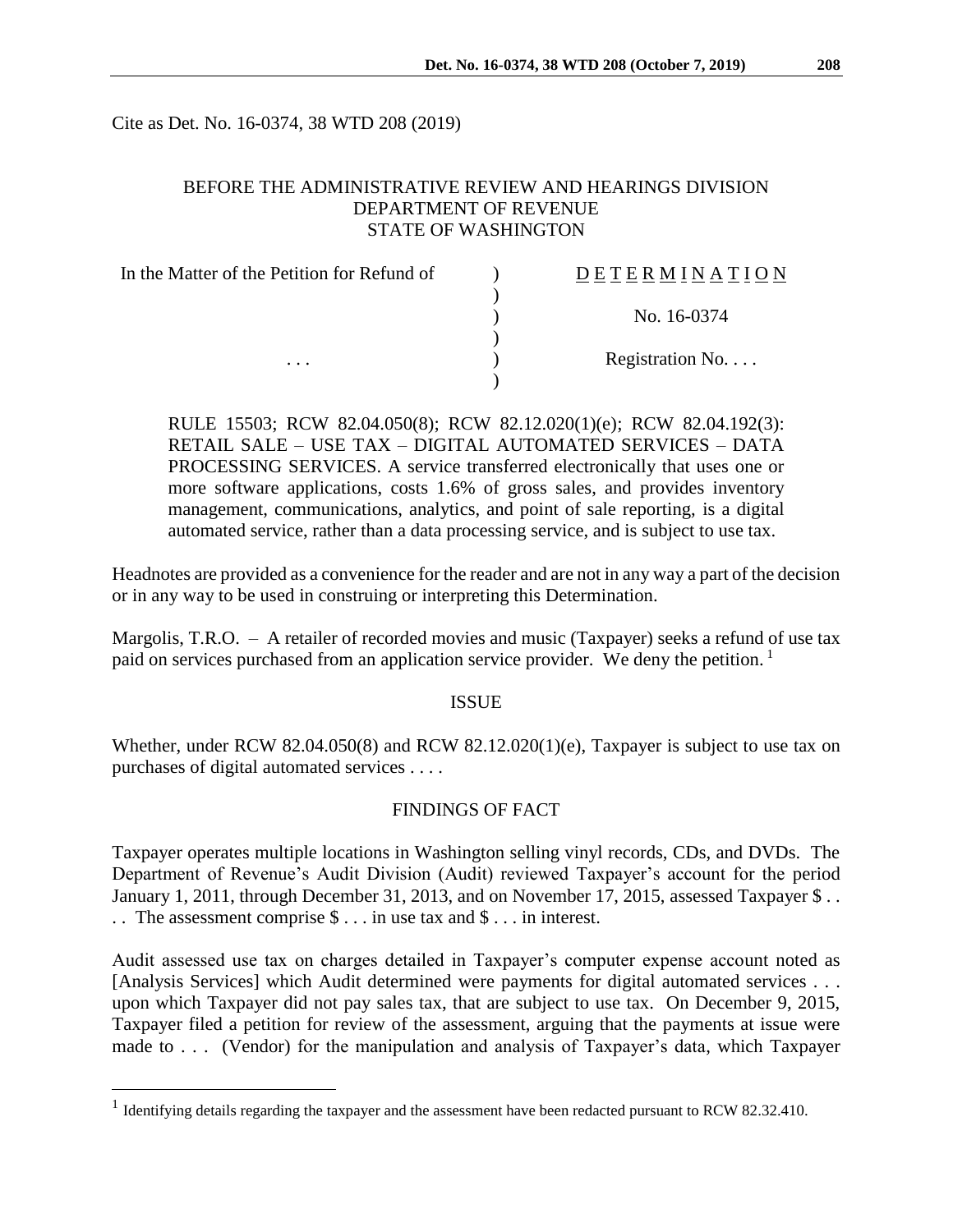asserts is a service not subject to use tax.<sup>2</sup> Taxpayer further argues that while it purchased software that allows it to receive the services that purchase was separate, incidental, and immaterial in value.

Taxpayer provided a contract titled "Application Service Provider Agreement" between Vendor and Taxpayer. The contract explains that Vendor is an application service provider that licenses point of sale (POS) services used as part of an inventory management system. These services consist of five "Front-End" program components and one "Back End" component. The "Front End" components comprise [Register] (which controls sales registers); [Label] that generates price labels that can be read by [Register]; [FTP] which provides for communication between the Front-End and Back-End; [Office], which performs various functions including accessing sales data, allowing order creation, and providing for email; and, [Clarity], which performs various functions including reporting, online marketplace order picking, and point of sale functionality. The "Back End" is the [Analysis Server], which is a managed inventory program running on Vendor's servers that stores and analyzes data. Taxpayer explains that it does not directly access the Back End, which extracts data from the Front End electronically and then analytic services are performed by the Back End software owned by Vendor. The contract's fees schedule reads as follows (in pertinent part):

Ongoing Monthly Fees: *Analysis, Management, Software Usage, Remote Usage, Support, Database* 1.6% of gross sales. . . .

Support/Consulting: Twenty hours per month as included in your contract. . . .

(Emphasis in original.)

 $\overline{a}$ 

Taxpayer provided a sample invoice from Vendor, which describes the charges as "[Analysis Service]  $\omega$  1.6%." The invoice notes "Out-of-state sale, exempt from sales tax" and includes no sales tax. Taxpayer also provided a letter from Vendor's President. It explains that any payment for software would have occurred when Taxpayer became its client in 2007, and Taxpayer now pays for the amount of sales data that Vendor processes on Taxpayer's behalf through Vendor's cloud, regardless of the number of devices using the software and sending the data. Taxpayer argues that it is only paying for Back End services, which it asserts are comprised entirely of data processing services not subject to use tax.

## ANALYSIS

RCW 82.08.020 imposes retail sales tax on each retail sale taking place within this state. RCW 82.12.020 imposes a corresponding use tax on retail sales of goods or services used within this state upon which retail sales tax has not been paid. RCW 82.04.050(8)(a) provides that retail sales include sales to consumers of [digital automated services] where the seller has granted the purchaser a right to use that is less than permanent, and where the purchaser is obligated to make continued payment as a condition of the sale. RCW 82.04.050(8)(b) provides that a retail sale of [digital automated services] under RCW 82.04.050(8)(a) includes any services provided by the

<sup>&</sup>lt;sup>2</sup> On December 16, 2015, Taxpayer paid the assessment. Thus, we are treating this matter as a petition for refund.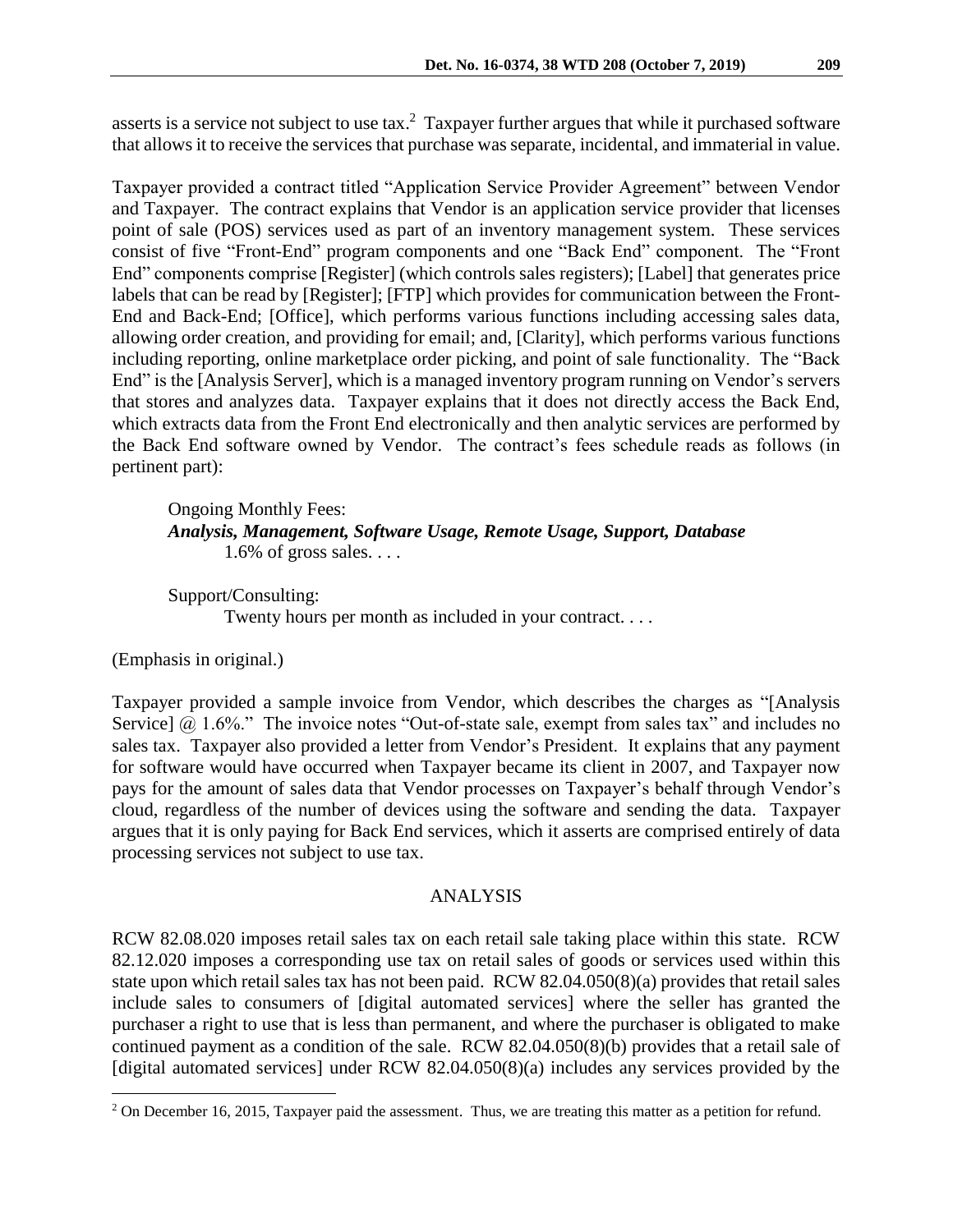seller exclusively in connection with [digital automated services], whether or not a separate charge is made for such services. RCW 82.12.020(1)(e) imposes a corresponding use tax where the sale of [digital automated services] was not subjected to retail sales tax.

RCW 82.04.192(3)(a) states that [digital automated services] means any service transferred electronically that uses one or more software applications. WAC 458-20-15503 (Rule 15503) is the administrative rule that discusses the taxation of digital products, which include [digital automated services]. Rule 15503(203)(a) explains that [digital automated services] may include the following:

One or more software applications either prewritten or custom, as well as components that are similar to stand-alone digital goods. For example, an online information service may contain data, facts, or information the use of which is facilitated by one or more software applications that provide search capabilities and other functionality. Thus, digital automated services will include software and may include elements similar to stand alone digital goods, which operate together in an integrated fashion to provide an electronically transferred service.

However, [digital automated services] does not include data processing services as explained in RCW 82.04.192 $(3)(b)(xv)$ . The statute defines "data processing service" as:

[A] primarily automated service provided to a business or other organization where the primary object of the service is the systematic performance of operations by the service provider on data supplied in whole or in part by the customer to extract the required information in an appropriate form or to convert the data to usable information. Data processing services include check processing, image processing, form processing, survey processing, payroll processing, claim processing, and similar activities.

*Id.* [*See also Qualcomm, Inc. v. Dep't of Revenue*, 171 Wn.2d 125 (2011)(noting that the primary purpose test focuses on the real object of the transaction sought by the taxpayer's customers and not just the transaction's different parts).]

Rule 15503(303) Example 20 provides an example that illustrates when the exclusion does not apply. It reads as follows:

Bango Corp., in preparation for litigation, hires Company to use its automated technology to search Bango's computers and gather documents relevant to the lawsuit. Company's service also provides software tools that allow Bango to categorize, copy, store, and notate the gathered documents. Company's service is not data processing. The services performed primarily involve gathering data, and providing software tools that allow the customer to categorize, copy, store and notate documents in preparation for litigation. Accordingly, Company is selling a digital automated service generally subject to retail sales tax and retailing B&O tax.

The contract shows that the service at issue involves gathering sales and inventory data and the use of software tools that allow Taxpayer to track and analyze its purchase and sales activities.